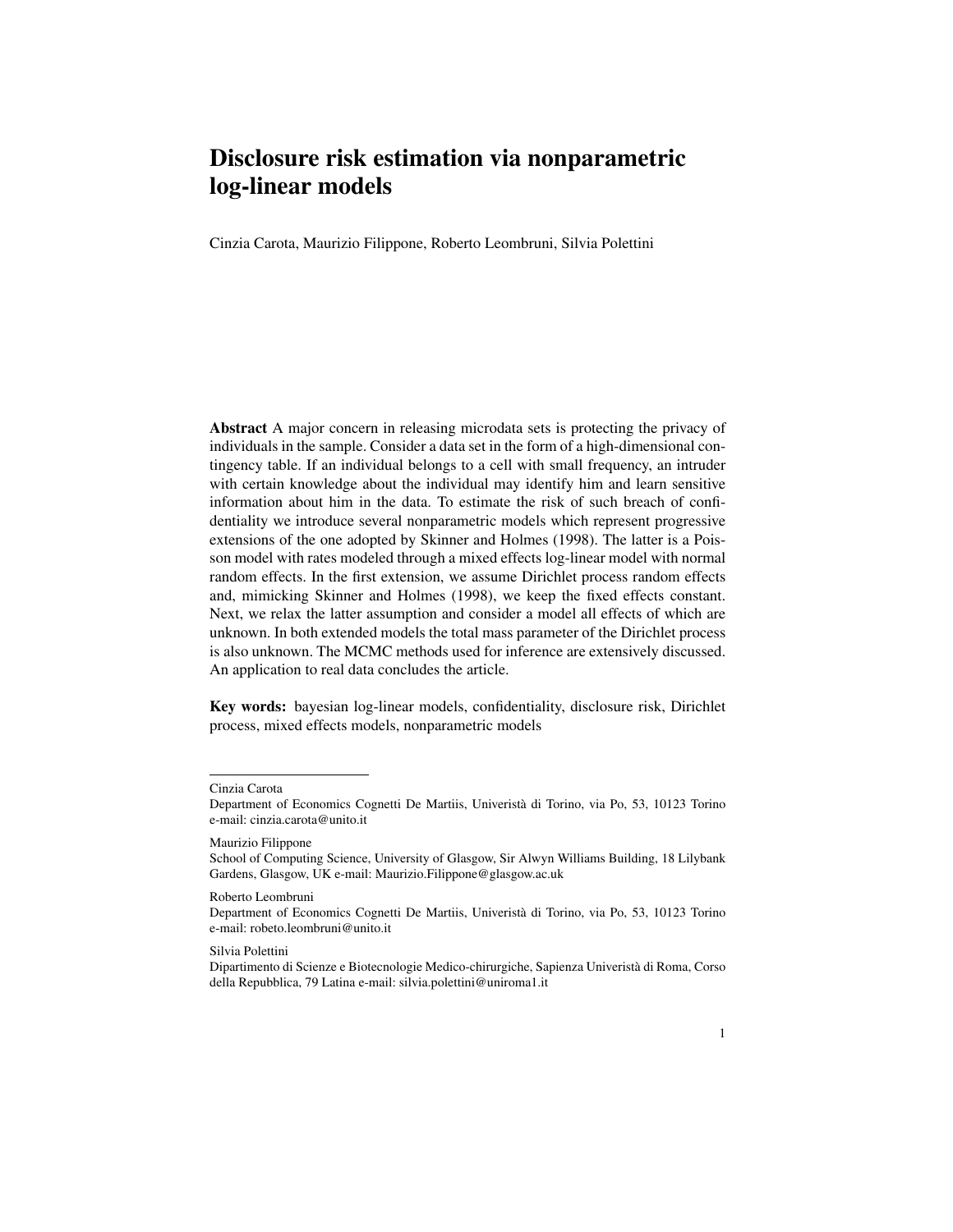## 1 Introduction

A major concern in releasing files of microdata obtained by sample surveys is protecting the privacy of the subjects in the sample. The information contained in the files to be released consists of a set of identifying variables, usually categorical, along with some sensitive variables. The subset of identifying variables whose values in the population are also available to potential intruders from a source which is external to the data under consideration is referred to as the set of key variables. Using the released data, an intruder with certain knowledge about a subject may identify him/her, thereby learning sensitive information about the subject carried by the released data.

Consider the contingency table representing the cross-classification of individuals by the key variables: if an individual belongs to a cell with small sample frequency, a disclosure may occur. Often, the risk of such a breach of confidentiality is measured by considering only cell frequencies of 1 (sample uniques) in the table of key variables. Note, however, that such low frequencies may arise merely because of sampling and therefore it is not sufficient for a record to be at risk to be a sample unique.

In this article we denote by  $f_k$  and  $F_k$  respectively the sample and population frequencies in the *k*-th cell of the contingency table of key variables, and by *K* the total number of cells. Our goal is to estimate global risks of re-identification, or disclosure risks, defined as [15]

$$
\tau_1 = \sum_{k=1}^{K} I(f_k = 1) Pr\{F_k = 1 | f_k = 1\},\tag{1}
$$

which is the expected number of sample uniques which are also population uniques, and

$$
\tau_2 = \sum_{k}^{K} I(f_k = 1) E(1/F_k | f_k = 1),
$$

which is the expected number of correct guesses if each sample unique is matched with an individual randomly chosen from the corresponding population cell. Usually, those risks are estimated using parametric models, often based on the Poisson distribution. The work of Bethlehem *et al.* [1] represents the first approach to defining a statistical model for samples where the identifying variables form a contingency table. The model is a hierarchical Poisson-Gamma superpopulation model where  $F_k \sim Poisson(\lambda_k)$  and  $f_k|F_k \sim binomial(F_k, \pi)$  with known constant sampling probability  $\pi$ . The model was used to deduce (1) and can be seen as an approximation to the Dirichlet-multinomial model analysed by Takemura [16].

A common feature of the models just described is the assumption of exchangeability of cells of the population contingency table, implying that all cells with the same sample frequency are assigned the same risk estimate. Skinner and Holmes [15] and Forster and Webb [4] whithin a Bayesian formulation and Skinner and Shlomo [14] in a frequentist setting introduce a log-linear model for the expected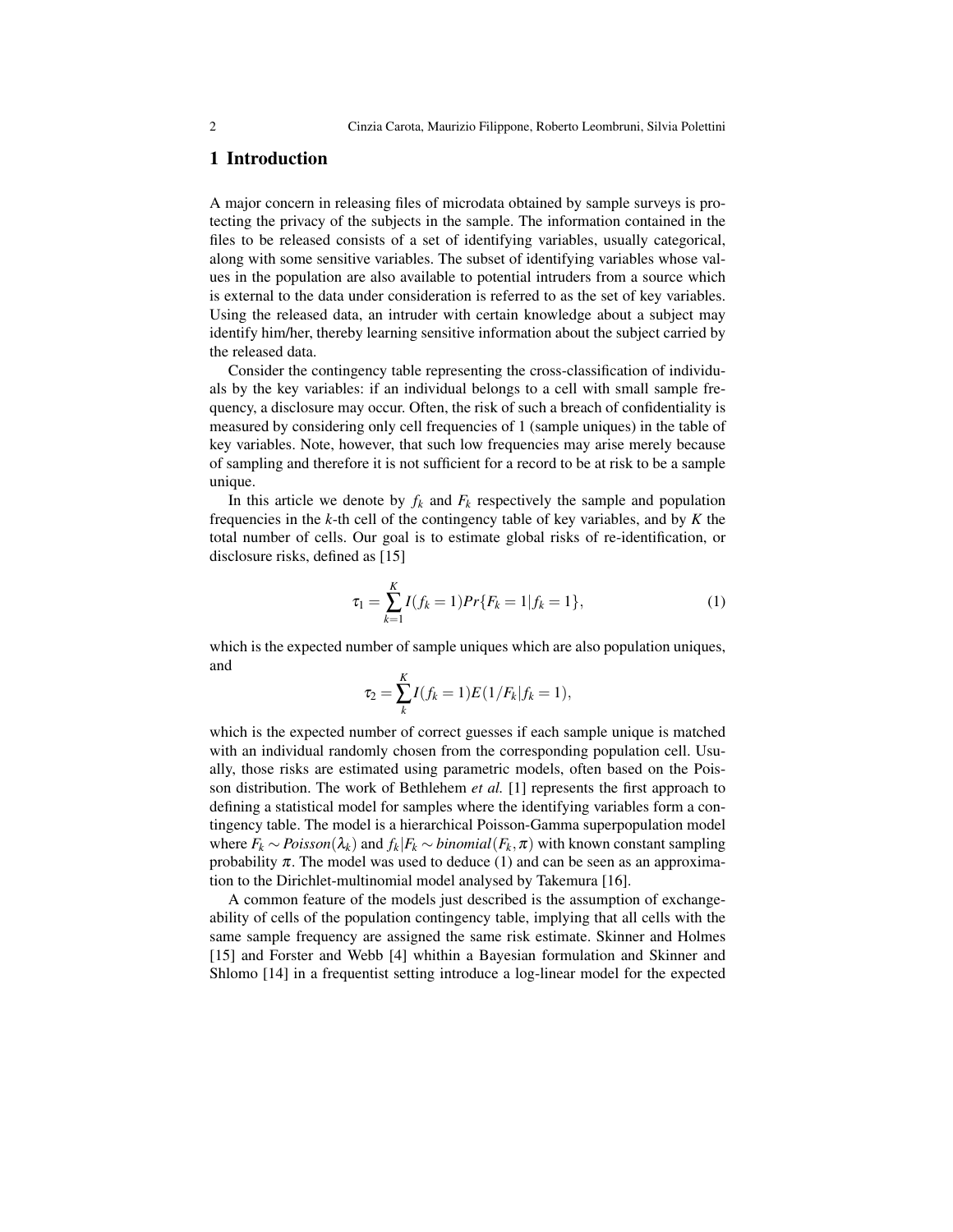cell frequencies that overcomes this problem. Rinott and Shlomo [12], instead, propose a generalized negative binomial model with local neighbourhood smoothing.

# 2 Nonparametric Log-linear Models for disclosure risk estimation

As shown in the previous section, many relevant models in the disclosure literature are parametric. In this work, we explore the possibility of dealing with this issue in a Bayesian nonparametric context, extending the model and the estimation method introduced by Skinner and Holmes [15]. We briefly review the work in [15] and then report the proposed nonparametric extensions. Assuming that  $F_k \sim Poisson(\lambda_k)$ and  $f_k \sim Poisson(\pi \lambda_k)$  independently for  $k = 1, ..., K$ , [15] model the parameters  $\lambda_k$ through a log-linear model with mixed effects:

$$
\lambda_k = exp(\mu_k), \quad \mu_k = w'_k \beta + \phi_k,
$$
\n(2)

where  $w_k$  is a  $q \times 1$  design vector depending on the values of the key variables in cell *k*,  $\beta$  is a  $q \times 1$  parameter vector (typically main effects and low-order interactions of the key variables), and  $\phi_k$  is a random effect accounting for cell specific deviations. The sampling fraction  $\pi$  is supposed to be known. Finally, [15] assume that  $\phi_k \sim \textit{iid } \mathcal{N}(0, \sigma^2)$ . This implies  $\lambda_k \sim \textit{Lognormal}(w_k' \beta, \sigma^2)$ , independently for  $k = 1, ..., K$ .

The goal of [15] is to estimate  $\tau_1$ , whose summands  $Pr{F_k = 1 | f_k = 1}$ , hereafter denoted by  $\tau_{1,k}$ , are given by  $e^{-(1-\pi)\lambda_k}$ . Their estimation strategy is as follows:

- preliminary estimates  $(\hat{\beta}, \hat{\sigma}^2)$  of  $\beta$  and  $\sigma^2$  are obtained from the sample frequencies  $f_k$  via iterative proportional fitting and by a conditional application of the moment method respectively. Sometimes, however, the value of  $\hat{\sigma}^2$  turns out to be negative and, in this case, the authors suggest to use a log-linear model without random effects;
- the pair  $(w'_k\beta, \sigma^2)$  is substituted by  $(w'_k\hat{\beta}, \hat{\sigma}^2)$  in the *Lognormal* prior;
- different estimates of the per record risk of disclosure  $\tau_{1,k}$  are derived:

$$
\hat{\tau}_{1,k} = \frac{\int e^{-\lambda_k} e^{-\frac{1}{2\hat{\sigma}^2} (\log \lambda_k - w_k'\hat{\beta})^2} d\lambda_k}{\int e^{-\pi \lambda_k} e^{-\frac{1}{2\hat{\sigma}^2} (\log \lambda_k - w_k'\hat{\beta})^2} d\lambda_k},\tag{3}
$$

obtained from the posterior of  $\lambda_k$ ;

$$
\hat{\tau}_{1,k} = e^{-(1-\pi)e^{w'_k\hat{\beta}-\frac{\hat{\sigma}^2}{2}}},\tag{4}
$$

obtained from the prior expected value of  $\lambda_k$ ;

$$
\hat{\tau}_{1,k} = e^{-(1-\pi)e^{w'_k\hat{\beta}}}
$$
 (5)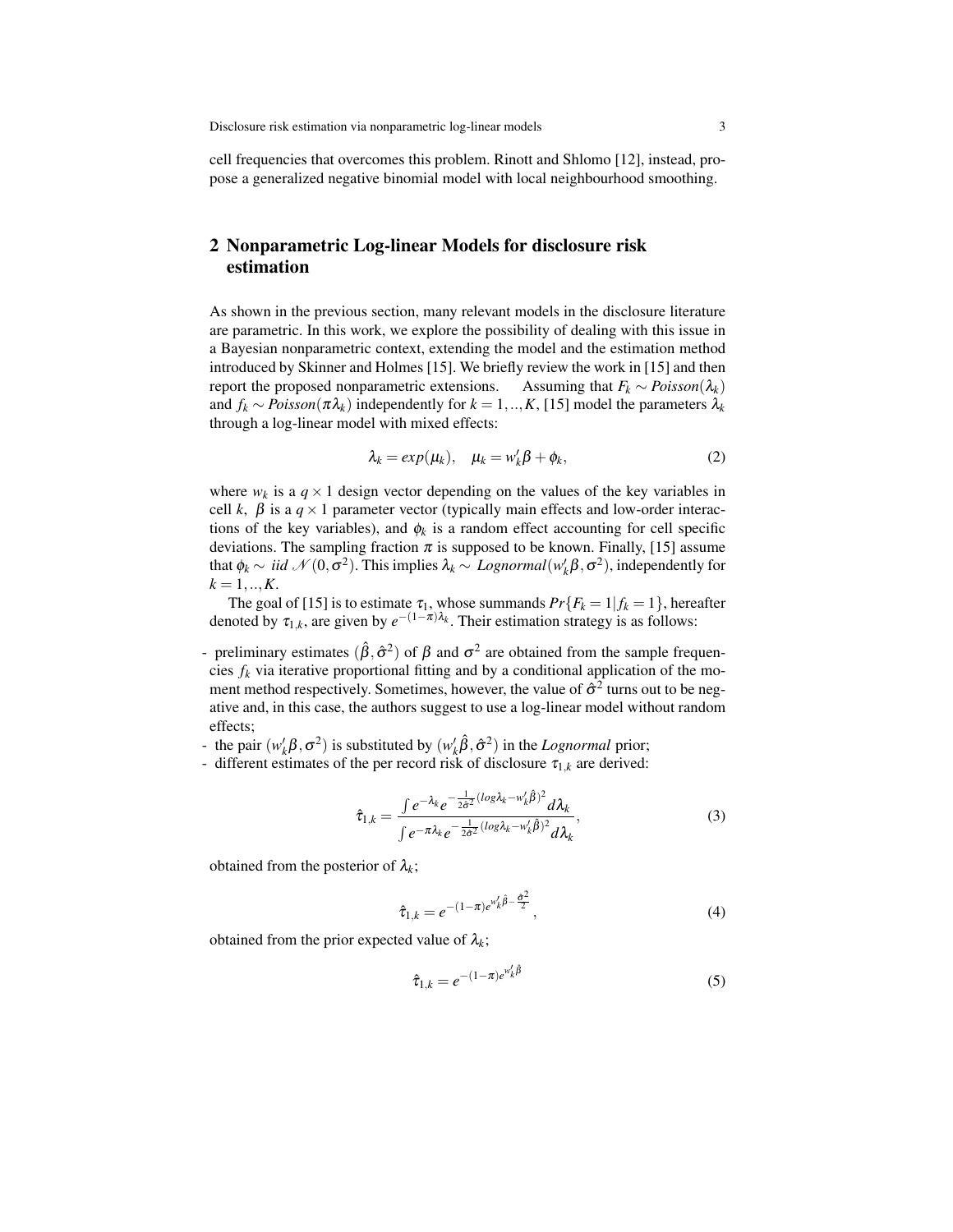obtained ignoring the randomness of  $\lambda_k$  (plug-in estimate).

Equation (3) is an empirical Bayes estimate of  $\tau_{1,k}$ , equation (4) is a 'simpler' empirical Bayes estimate of  $\tau_{1,k}$ , and, finally, equation (5) has to be used when the conditional moment method produces negative values of  $\hat{\sigma}^2$ . In short, this is a twostage estimation procedure where, in the first stage, the association among cells is exploited to estimate the hyper-parameters of the *Lognormal* prior, while, in the second (and completely separate) stage, the estimates of  $\tau_{1,k}$  are obtained cell by cell, independently.

More recently, Skinner and Shlomo [14] resort to a log-linear model without random effects, so that  $\tau_{1,k}$  is always estimated by equation (5), and a similar estimate is used for the terms in  $\tau_2$ , i.e.  $E(1/F_k|f_k = 1) = \frac{1}{(1-\pi)\lambda_k}(-e^{(1-\pi)\lambda_k})$ .

In our paper, we go back to the model in Skinner and Holmes [15] and, all other things being equal, we assume that the distribution of the random effects, say *G*, is unknown and a priori distributed according to a Dirichlet process  $\mathscr D$  with base probability measure  $G_0$  and total mass parameter  $m$  [3],

$$
\phi_k | G \sim \text{ iid } G, \qquad G \sim \mathscr{D}(m \times G_0). \tag{6}
$$

Since  $m$  controls the variance of the process, in practice  $G_0$  specifies one's 'best guess' about an underlying model of the variation in  $\phi$ , and *m* specifies the extent to which *G*<sup>0</sup> holds. We consider two different extensions of the Skinner and Holmes model by introducing different specifications for  $G_0$  and the prior distribution of β. In the first extension, we fix  $β = β<sub>ML</sub>$ , where  $β<sub>ML</sub>$  is the maximum likelihood estimate of the parameter vector, and assume  $G_0 = \mathcal{N}(0, \sigma^2)$  with unknown variance  $\sigma^2$ . This extension is directly inspired by both the structure of the model and the estimation strategy in [15]. Therefore, the corresponding risk estimates will be referred to as *nonparametric empirical Bayes* estimates of the risk and represent a generalization of (3). In the second extension we assume that the fixed effects are unknown with a normal prior distribution. To overcome identifiability problems, we follow Li *et al.* [7] and partition the vector  $\beta$  to separate the intercept term,  $\beta_0$ , from main effects and interaction terms, referred to as  $\beta_{covariates}$ ,  $\beta = (\beta_0, \beta_{covariates})'$ . We assume a reasonably vague Gaussian prior on  $\beta_{covariates}$  ( $\mathcal{N}(0,10)$ ) and set  $G_0 = \mathcal{N}(\beta_0, \sigma^2)$ . In turn, the prior on  $\beta_0$  is taken to be  $\mathcal{N}(0, 10)$  and the prior on  $\sigma^2$  to be invGamma $(1,1)$ . Finally, we assume a Gamma $(1,1)$  prior on *m*.

Under these assumptions, in the more general case, the likelihood turns out to be (see Lo [9] and Liu [8]),

$$
L(\beta|\mathbf{f}) = \sum_{c=1}^K \sum_{C:|C|=c} \frac{\Gamma(m)}{\Gamma(m+K)} m^c \prod_{j=1}^c \Gamma(n_j) \int p(\mathbf{f}_{(j)}|\beta,\phi_j) dG_0(\phi_j)
$$

where *C* is a partition of cells  $\{1,..,K\}$  in *c* groups (or clusters),  $n_j$  is the number of observations in the *j*-th cluster,  $1 \le n_j \le K$ , and finally

$$
p(\mathbf{f}_{(j)}|\boldsymbol{\beta},\phi_j) = \prod_{k \in cluster \ j} \frac{1}{f_k!} e^{\pi f_k(w'_k \beta + \phi_j)} e^{-e^{\pi(w'_k \beta + \phi_j)}}.
$$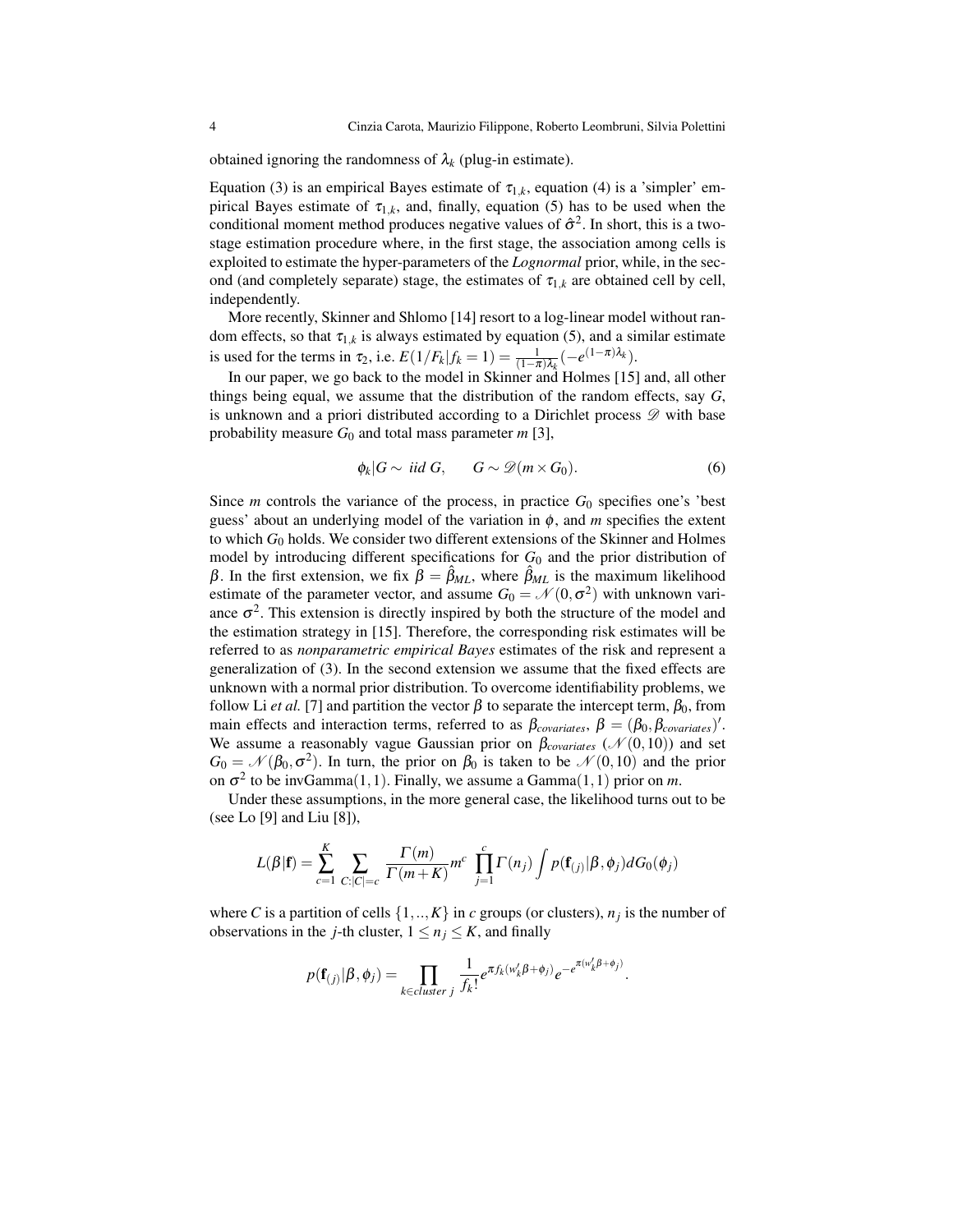In the likelihood we observe that the same random effect is assigned to all cells belonging to the same cluster, and that the number of such partitions of the *K* cells is unknown.

Now, for each partition *C* in *c* clusters, we introduce a  $K \times c$  allocation matrix *A* such that entries  $a_{k,j} = 1$  when the random effect  $\phi_k$  is from cluster *j* and zero otherwise. Then, setting  $\phi_k = \eta_i$  when  $\phi_k \in cluster j$ , we have  $\phi = A\eta$ , and the likelihood can be rewritten as

$$
L(\beta|\underline{f}) = \sum_{c=1}^{K} \sum_{A \in \mathscr{A}_c} \frac{\Gamma(m)}{\Gamma(m+K)} m^c \times \prod_{j=1}^{c} \Gamma(n_j) \int \prod_{k=1}^{K} \frac{1}{f_k!} e^{\pi f_k(w'_k \beta + (A\eta)_k)} e^{-e^{\pi(w'_k \beta + (A\eta)_k)}} dG_0(\eta_1, ..., \eta_c),
$$

where  $\mathcal{A}_c$  is the set of all allocation matrices A.

In this work, we adopt a Bayesian treatment to evaluate the re-identification risk. In order to keep the notation uncluttered, let  $\theta$  denote the set of all parameters in a given model. A Bayesian treatment of the models above described allows to evaluate the terms in the re-identification risks  $\tau_1$  and  $\tau_2$  as:

$$
Pr{F_k = 1 | f_k = 1, \mathbf{f}} = \int Pr{F_k = 1 | f_k = 1, \theta} p(\theta | \mathbf{f}) d\theta \tag{7}
$$

$$
E(1/F_k|f_k=1,\mathbf{f})=\int E(1/F_k|f_k=1,\theta)p(\theta|\mathbf{f})d\theta.
$$
\n(8)

Those expressions show how it is possible to evaluate  $\tau_1$  and  $\tau_2$  by integrating out all model parameters, and the importance of the role played by the posterior distribution  $p(\theta|\mathbf{f})$ . Given a prior on the parameters  $p(\theta)$ , we can readily employ Bayes' theorem and obtain the posterior distribution as  $p(\theta|\mathbf{f}) = Z^{-1}p(\mathbf{f}|\theta)p(\theta)$ , where Z is a proper normalizing constant to ensure that the right hand side is a probability density in the parameter space.

Obtaining the posterior  $p(\theta|\mathbf{f})$  analytically is intractable, so we propose to evaluate eq. 7 and eq. 8 by means of Monte Carlo integration [10]. Denote by  $\{\theta^{(1)},\ldots,\theta^{(h)}\}$  a set of *h* samples from the posterior distribution  $p(\theta|\mathbf{f})$ . The Monte Carlo estimates of 7 and 8 are simply  $\frac{1}{h} \sum_{i=1}^{h} Pr\{F_k = 1 | f_k = 1, \theta^{(h)}\}$ , and  $\frac{1}{h} \sum_{i=1}^{h} E(1/F_k | f_k = 1, \theta^{(h)}).$ 

In order to obtain samples from the posterior distribution  $p(\theta|\mathbf{f})$ , we propose to use Markov chain Monte Carlo (MCMC) techniques [10]. In particular, we propose to use a Gibbs sampler where we sample one group of parameters at a time, namely  $\beta$ |rest,  $\phi$ |rest, *m*|rest, ( $\beta_0$ ,  $\sigma^2$ )|rest. Convergence of the chains was checked using the Gelman and Rubin's potential scale reduction factor  $(\hat{R};[5])$ , by running 10 parallel chains comprising 10,000 iterations and assessing that chains had converged when  $\hat{R}$  < 1.1 for all the parameters. According to this criterion, all chains converged within a few thousands of iterations that were then discarded before evaluating the risk scores. The proposed Gibbs sampler steps are briefly discussed next.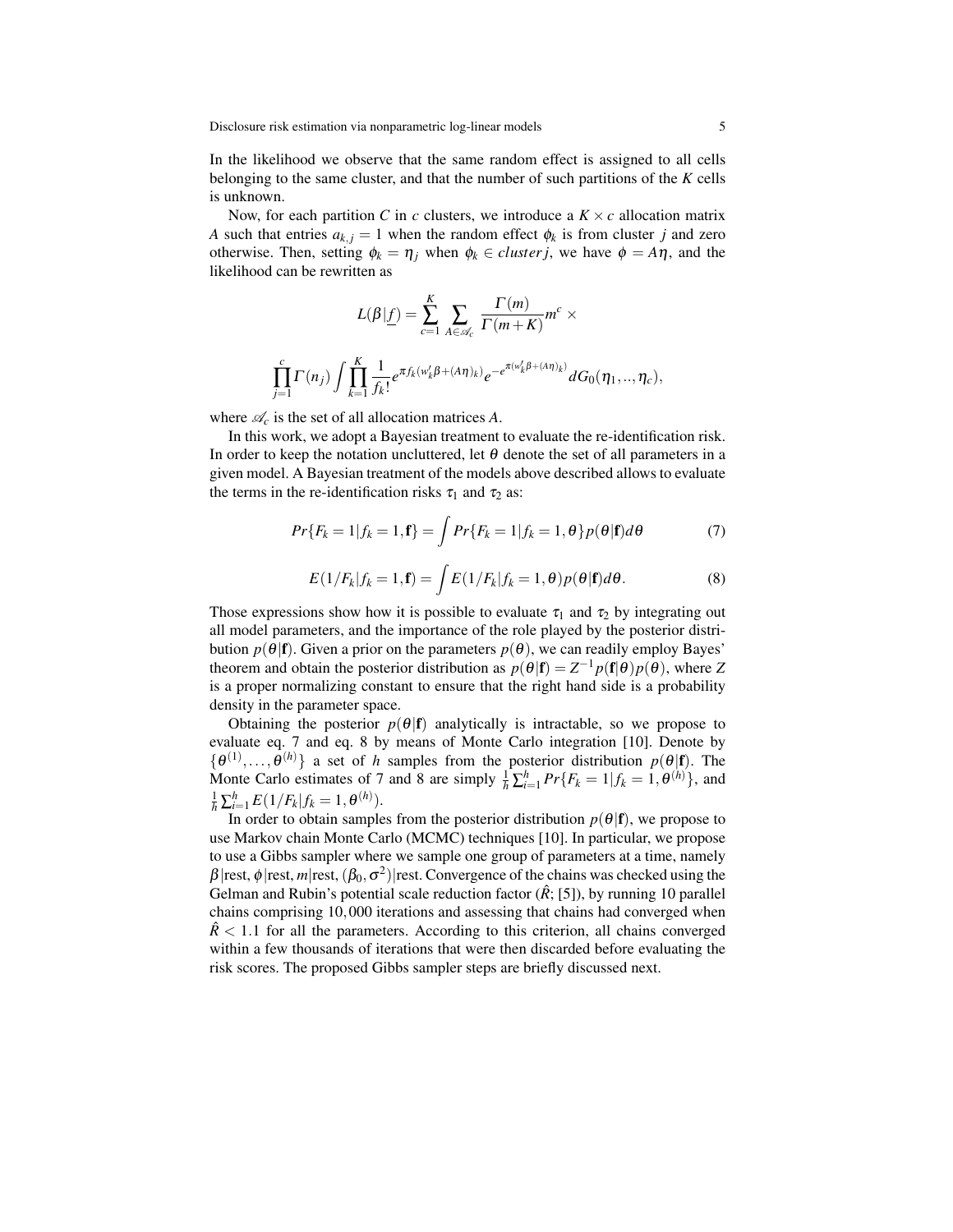**Sampling**  $β$  – Given the form of the Poisson likelihood, it is not possible to sample  $\beta$  using an exact Gibbs step, and so called Metropolis within Gibbs samplers need to be employed [13]. Recent work shows that it is possible to efficiently sample from the posterior distribution of parameters of linear models using the so called *manifold MCMC* methods [6]. Briefly, such samplers exploit the curvature of the log-joint density by constructing a proposal mechanism on the basis of the Fisher Information of the model (see [6] for further details). In this work we adopt Simplified Manifold Metropolis Adjusted Langevin Algorithm (S-MMALA) to sample  $\beta$ , which simulates a diffusion on the statistical manifold. Define *M* to be the metric tensor obtained as the Fisher Information of the model plus the negative Hessian of the prior, and  $\varepsilon$  to be a discretization parameter. SM-MALA is essentially a Metropolis-Hastings sampler, with a position dependent proposal akin to the Newton method in optimisation  $p(\beta'|\beta) = \mathcal{N}(\beta'|\mu, \varepsilon^2 M^{-1})$ , with  $\mu = \beta + \frac{\varepsilon^2}{2} M^{-1} \nabla_\beta \log[p(\mathbf{f} | \beta, \text{rest})].$  Gradient and metric tensor can be computed in linear time in the number of cells *K* and therefore the method scales well to large data sets.

**Sampling**  $\phi$  – The representation of the random effects through the allocation matrix *A* allows to apply simple sampling schemes as in [11] to obtain samples from the posterior of the random effects. In this work we adopted Algorithm 5 in [11], as it is easy to implement and as it achieves satisfactory performance in the given application.

Sampling *m* – In the literature, it has been often reported that inference in models involving Dirichlet Processes is heavily affected by the mass parameter *m*, and that setting it by means of Maximum Likelihood is bound to yield poor results [8]. Rather than fixing this parameter, we propose to sample from its posterior distribution and to account for uncertainty about it in the evaluation of  $\tau_1$  and  $\tau_2$ . In order to do that, we log-transform *m* and sample  $\psi_m = \log(m)$  instead, using a standard Metropolis-Hastings sampler.

**Sampling**  $\beta_0$  and  $\sigma^2$  – Given that we chose a Gaussian base measure, by imposing a Gaussian prior on the mean  $\beta_0$  and an inverse gamma prior on the variance  $\sigma^2$  of the base measure, we can exploit conjugacy in the sampling and obtain the conditional distribution of  $\beta_0$  and  $\sigma^2$  in closed form.

#### 3 Results and Discussion

In this section, we compare the proposed models by applying them to a random sample drawn from  $N = 450,238$  individuals (source: Work Histories Italian Panel, a linked employer-employee longitudinal database built upon a 1% sample of the National Social Security Administration archives and treated here as the population). From this population, we consider a sampling fraction  $\pi = 0.1$  yielding  $n = 45,023$ , and five key variables (number of categories in parentheses): area (4), sex (2), age (11), ethnicity (5), and economic activity (9), giving  $K = 3,960$ . Next, we reconsider the same key variables except for age that is grouped in 6 bands, giving  $K = 2,160$ . Table 1 presents true and estimated values of  $\tau_1$  and  $\tau_2$  for these two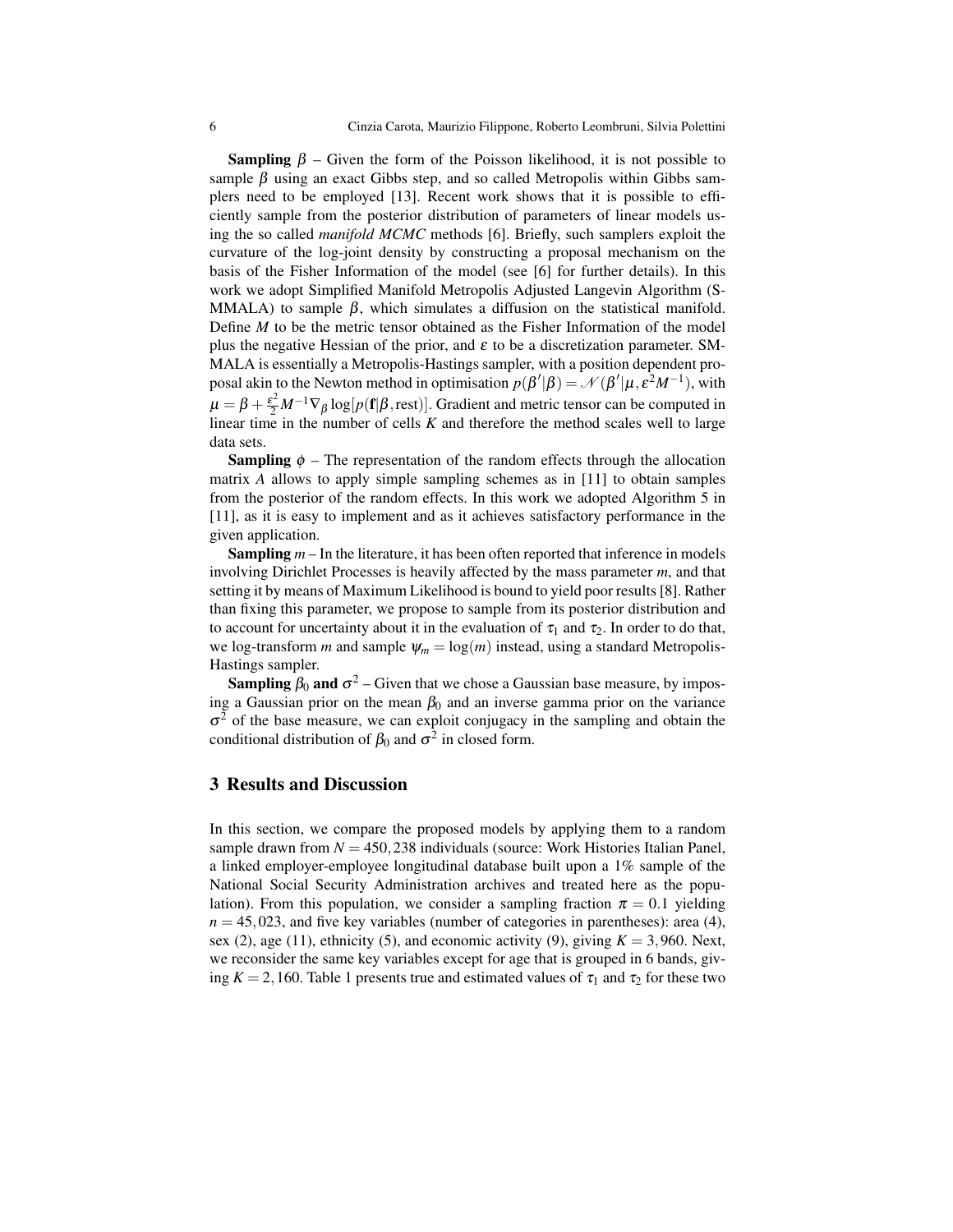**Table 1** Comparison of estimated values of  $\tau_1$  and  $\tau_2$  for the two settings analysed (*K* = 2,160;  $K = 3,960$ ). True values of the global risks are  $\tau_1 = 18$  and  $\tau_2 = 50.1$  in the data set with  $K = 2,160$ , and  $\tau_1 = 39$  and  $\tau_2 = 94.4$  in the data set with  $K = 3,960$ .

|            |                |                  | $K = 2,160$ |          | $K = 3,960$ |          |
|------------|----------------|------------------|-------------|----------|-------------|----------|
| Model      | Intercept      | Log-linear model | $\tau_1$    | $\tau_2$ | $\tau_1$    | $\tau_2$ |
| P          | Yes            | Ω                | 0.0         | 1.0      | 0.0         | 3.2      |
| P          | Yes            | I                | 20.4        | 44.5     | 32.0        | 76.9     |
| P          | <b>Yes</b>     | П                | 21.6        | 50.2     | 32.5        | 84.8     |
| NP Emp NZM | Yes            | I                | 19.6        | 48.2     | 32.6        | 85.8     |
| NP Emp NZM | Yes            | П                | 17.5        | 46.1     | 26.0        | 78.4     |
| NP ZM      | No             | ۰                | 8.0         | 36.6     | 13.5        | 69.1     |
| NP ZM      | No             | I                | 22.2        | 52.2     | 33.4        | 88.0     |
| NP ZM      | N <sub>0</sub> | П                | 20.5        | 49.5     | 26.6        | 78.5     |
| NP NZM     | No             | ۰                | 9.6         | 42.7     | 16.6        | 76.6     |
| NP NZM     | No             | I                | 21.8        | 51.6     | 32.0        | 86.3     |
| NP NZM     | No             | П                | 20.2        | 48.9     | 26.5        | 78.3     |

settings, for three log-linear models (O='intercept model', I='independence model', II= 'all two-way interactions model'), and four different assumptions on mixed effects ( $P=$ 'normal mixed effects',  $NP Emp NZM = 'Empirical Bayes$  estimates of fixed effects and Dirichlet process with non zero mean random effects', NP NZM = 'Dirichlet process with non zero mean random effects', NP ZM = 'Dirichlet process with zero mean random effects'). In the second column of Table 1 we denote by 'Yes' the presence of an intercept in the linear combination defining the  $\lambda_k$ , and by 'No' its absence.

Table 1 shows a good performance of the all two-way interactions model among parametric models (P) which is in line with what reported in the literature (see [15] and [14]) . Although a proper comparison of the results reported in Table 1 would require an assessment of the posterior variability, new and interesting findings are: 1) the performance of nonparametric log-linear independence models, say (NP+I), is comparable to that of the parametric log-linear all two-way interactions model, say (P+II). This means that the Dirichlet process prior is able to capture the essential features of heterogeneity without increasing the dimensionality of the problem.

2) the potential of the Dirichlet process prior for capturing latent infomation not modeled by covariates can be appreciated by comparing the parametric log-linear model that only contains the overall mean, say  $(P+O)$  and the nonparametric models NP ZM and (NP NZM+O). The latter is the model used in Dorazio *et al.* (2008) [2]; it is more flexible than NP ZM, since the intercept term  $\beta_0$  migrates to the role of unknown mean of the base measure of the Dirichlet process.

3) For log-linear models I and II, the comparison between nonparametric empirical Bayes estimates of  $\tau_1$  and the estimates obtained from equation (3) is equivalent to the comparison between nonparametric empirical Bayes estimates of  $\tau_1$  and fully Bayesian parametric estimates reported in the second and third rows of Table 1, since the latter estimates are obtained from vague priors.

It is worth noting that, in nonparametric models (NP), as the complexity of the log-